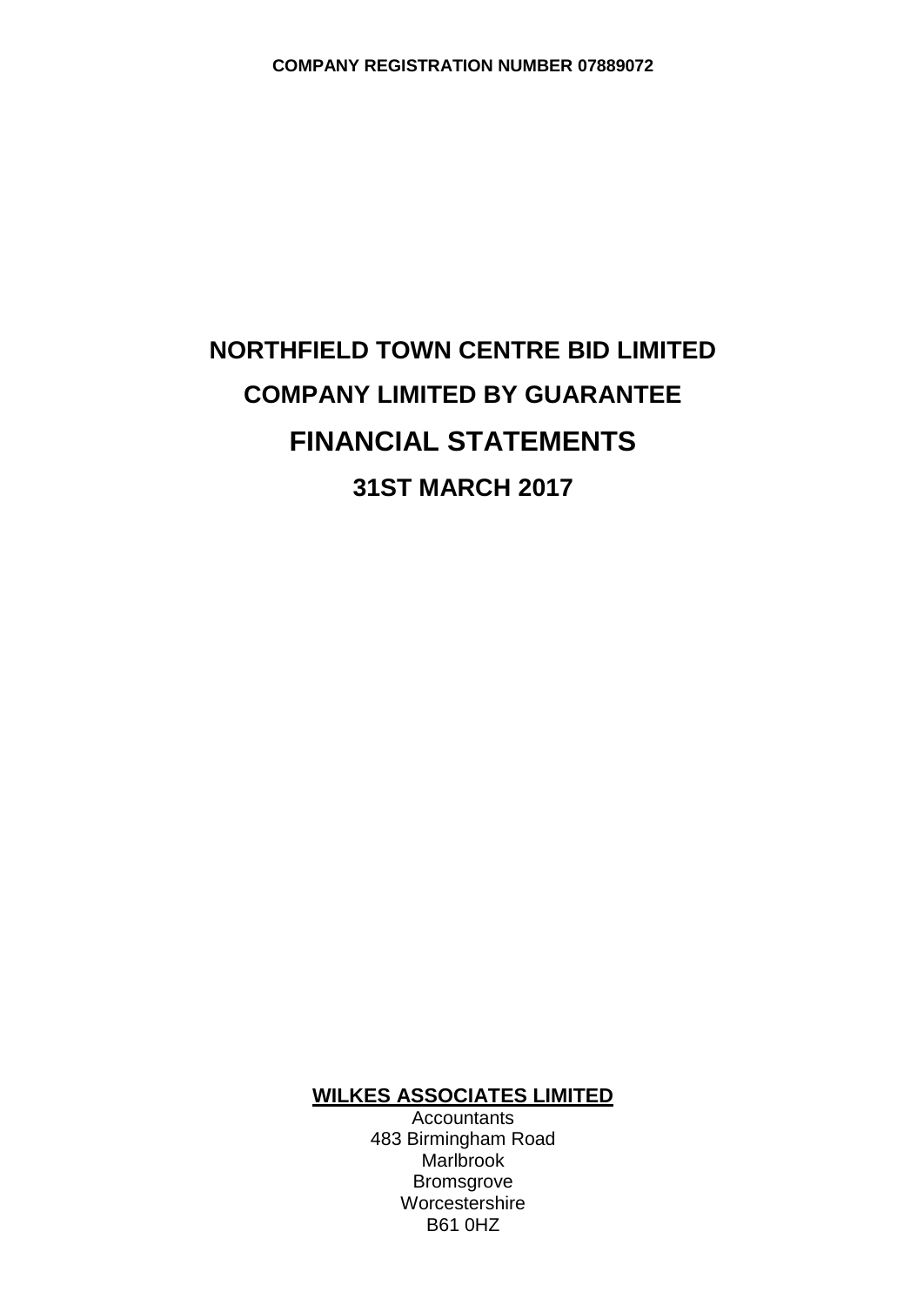# **FINANCIAL STATEMENTS**

# **YEAR ENDED 31ST MARCH 2017**

| <b>CONTENTS</b>                                                  | <b>PAGE</b>  |
|------------------------------------------------------------------|--------------|
| Directors' report                                                | 1            |
| Accountants' report to the directors                             | $\mathbf{2}$ |
| Profit and loss account                                          | 3            |
| <b>Balance sheet</b>                                             | 4            |
| Notes to the financial statements                                | 5            |
| The following pages do not form part of the financial statements |              |
| Detailed profit and loss account                                 | 8            |
| Notes to the detailed profit and loss account                    | 9            |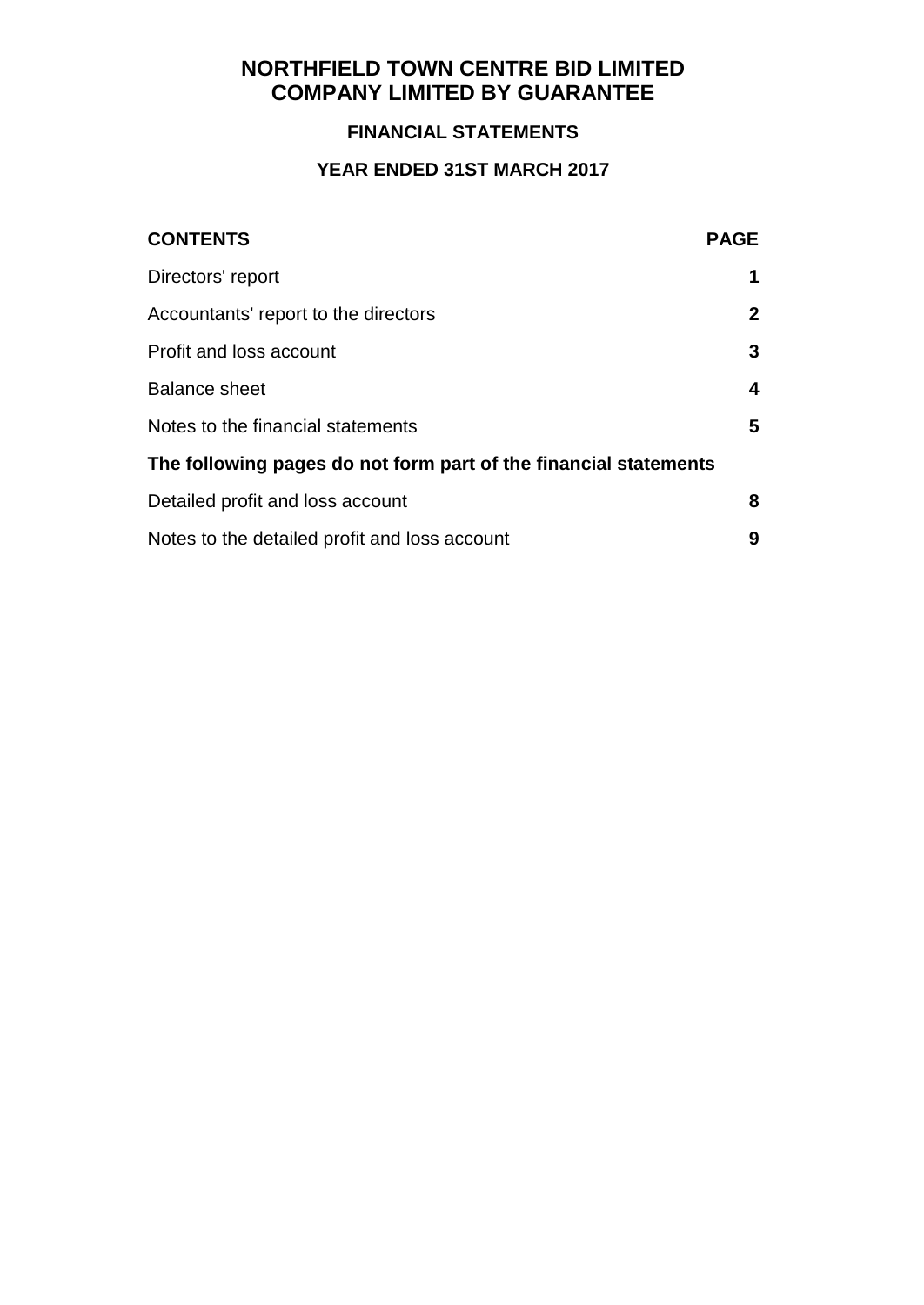## **DIRECTORS' REPORT**

### **YEAR ENDED 31ST MARCH 2017**

The directors present their report and the unaudited financial statements of the company for the year ended 31st March 2017.

#### **PRINCIPAL ACTIVITIES**

The principal activity of the company during the year was to operate as a members only partnership for the improvement of the town centre.

#### **DIRECTORS**

The directors who served the company during the year were as follows:

Mr A J Clarke Mr R Brew Ms J Gill Mr A McLeod Mr P Douglas Osborn Mr N Peardon Mr C Brown Mr D Lamerton Ms H Sanders Mr A Meade

Mr A Meade was appointed as a director on 15th October 2016.

Mr N Peardon retired as a director on 31st December 2016. Ms H Sanders retired as a director on 18th July 2016.

#### **SMALL COMPANY PROVISIONS**

This report has been prepared in accordance with the provisions applicable to companies entitled to the small companies exemption.

693 Bristol Road South Northfield Birmingham B31 2JT

Registered office: Signed on behalf of the directors

MR A J CLARKE **Director** 

Approved by the directors on 20th June 2017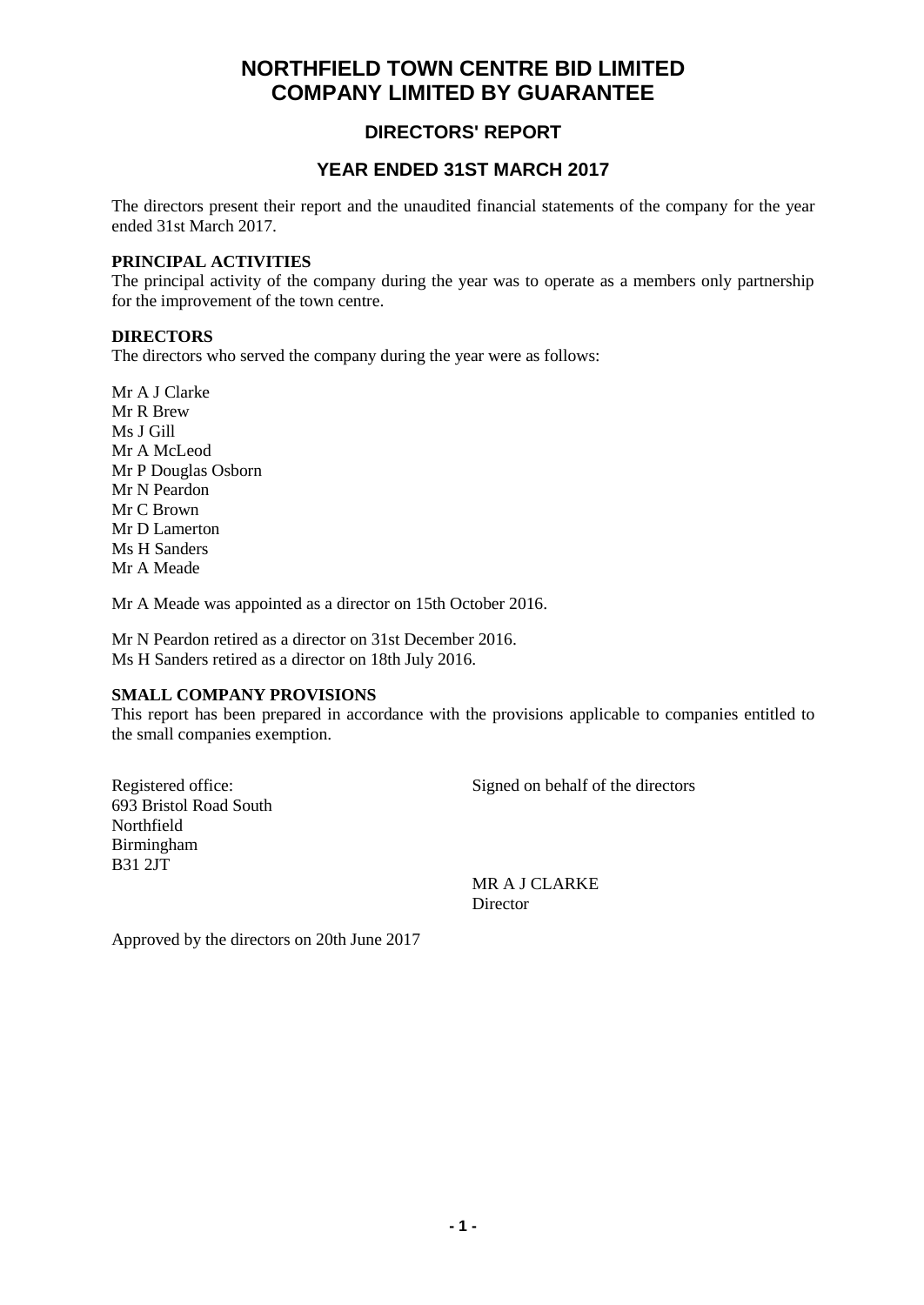### **ACCOUNTANTS' REPORT TO THE DIRECTORS OF NORTHFIELD TOWN CENTRE BID LIMITED**

#### **YEAR ENDED 31ST MARCH 2017**

As described on the balance sheet, the directors of the company are responsible for the preparation of the financial statements for the year ended 31st March 2017.

You consider that the company is exempt from an audit under the Companies Act 2006.

In accordance with your instructions we have compiled these unaudited financial statements in order to assist you to fulfil your statutory responsibilities, from the accounting records and information and explanations supplied to us.

483 Birmingham Road Accountants Marlbrook Bromsgrove Worcestershire B61 0HZ

WILKES ASSOCIATES LIMITED

20th June 2017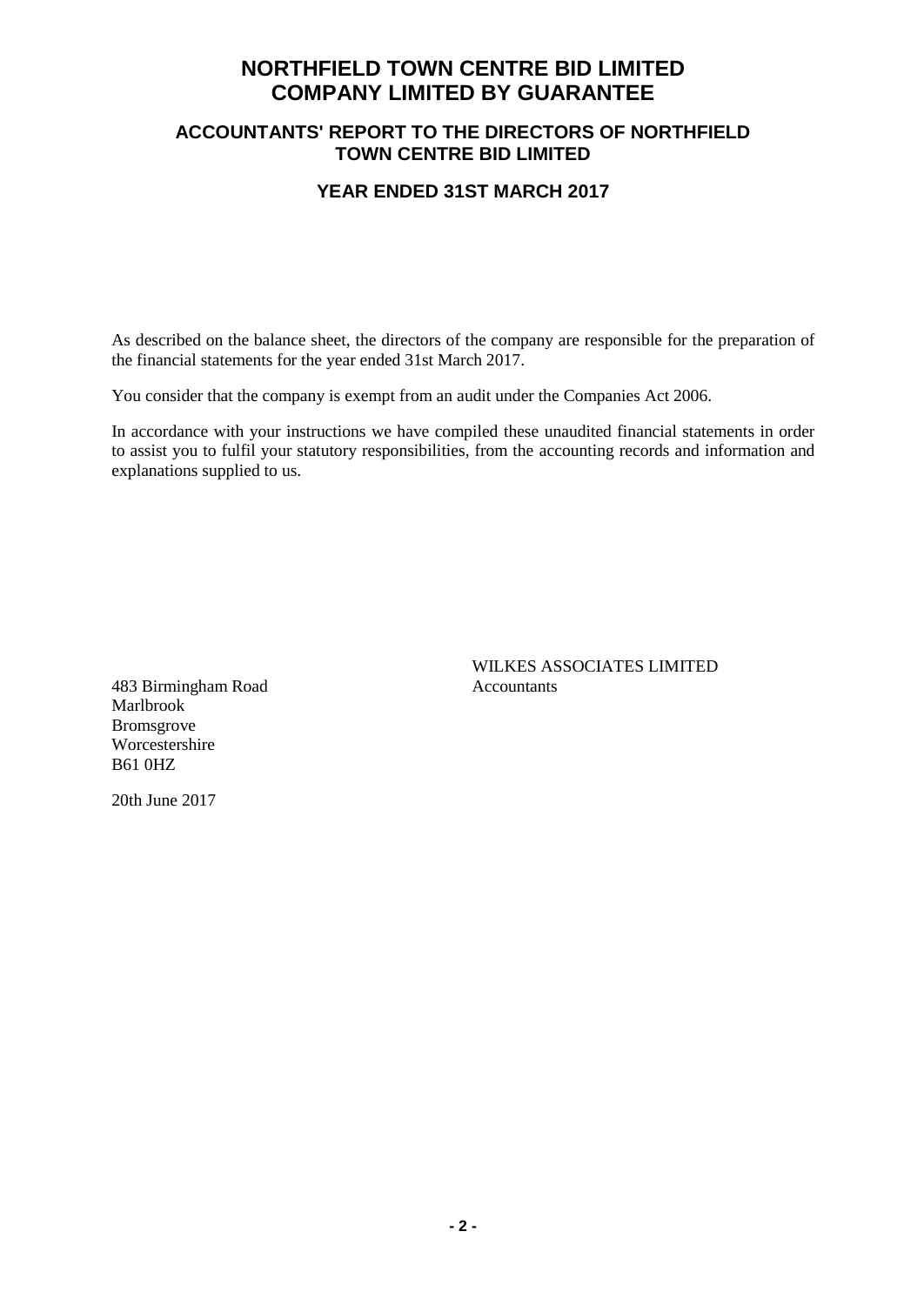## **PROFIT AND LOSS ACCOUNT**

### **YEAR ENDED 31ST MARCH 2017**

|                                                                | <b>Note</b>  | 2017<br>£  | 2016<br>£  |
|----------------------------------------------------------------|--------------|------------|------------|
| <b>TURNOVER</b>                                                |              |            |            |
| Administrative expenses                                        |              | 156,065    | 139,179    |
| Other operating income                                         | $\mathbf{2}$ | (133, 564) | (140, 190) |
| (LOSS)/PROFIT ON ORDINARY ACTIVITIES BEFORE<br><b>TAXATION</b> |              | (22,501)   | 1,011      |
| Tax on (loss)/profit on ordinary activities                    |              |            |            |
| (LOSS)/PROFIT FOR THE FINANCIAL YEAR                           |              | (22, 501)  | 1,011      |
| Balance brought forward                                        |              | 69,009     | 67,998     |
| Balance carried forward                                        |              | 46,508     | 69,009     |
|                                                                |              |            |            |

**The notes on pages 5 to 6 form part of these financial statements.**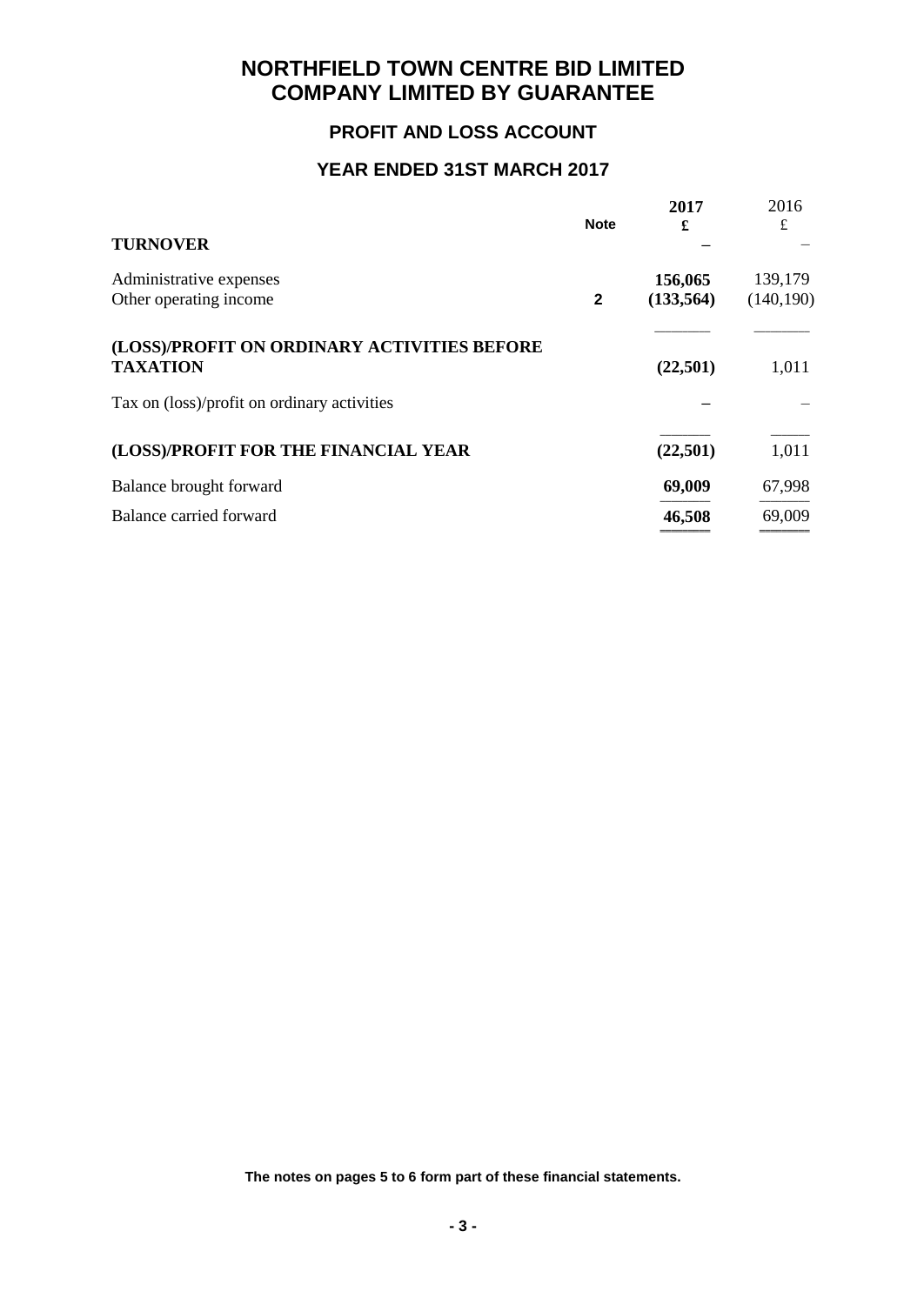### **BALANCE SHEET**

#### **31ST MARCH 2017**

|                                                  | 2017        |        |        | 2016   |
|--------------------------------------------------|-------------|--------|--------|--------|
|                                                  | <b>Note</b> | £      | £      | £      |
| <b>CURRENT ASSETS</b>                            |             |        |        |        |
| <b>Debtors</b>                                   | 4           |        |        | 1,340  |
| Cash at bank                                     |             | 54,475 |        | 71,100 |
|                                                  |             | 54,475 |        | 72,440 |
| <b>CREDITORS: Amounts falling due within one</b> |             |        |        |        |
| year                                             | 5           | 7,967  |        | 3,431  |
| <b>NET CURRENT ASSETS</b>                        |             |        | 46,508 | 69,009 |
| <b>TOTAL ASSETS LESS CURRENT LIABILITIES</b>     |             |        | 46,508 | 69,009 |
| <b>RESERVES</b>                                  |             |        |        |        |
| Profit and loss account                          |             |        | 46,508 | 69,009 |
| <b>MEMBERS' FUNDS</b>                            |             |        | 46,508 | 69,009 |
|                                                  |             |        |        |        |

For the year ended 31st March 2017 the company was entitled to exemption from audit under section 477 of the Companies Act 2006 relating to small companies.

Directors' responsibilities:

- The members have not required the company to obtain an audit of its accounts for the year in question in accordance with section 476; and
- The directors acknowledge their responsibilities for complying with the requirements of the Act with respect to accounting records and the preparation of accounts.

These accounts have been prepared in accordance with the provisions applicable to companies subject to the small companies regime and with the Financial Reporting Standard for Smaller Entities (effective January 2015).

These accounts were approved by the directors and authorised for issue on 20th June 2017, and are signed on their behalf by:

Mr A J Clarke Director

Company Registration Number: 07889072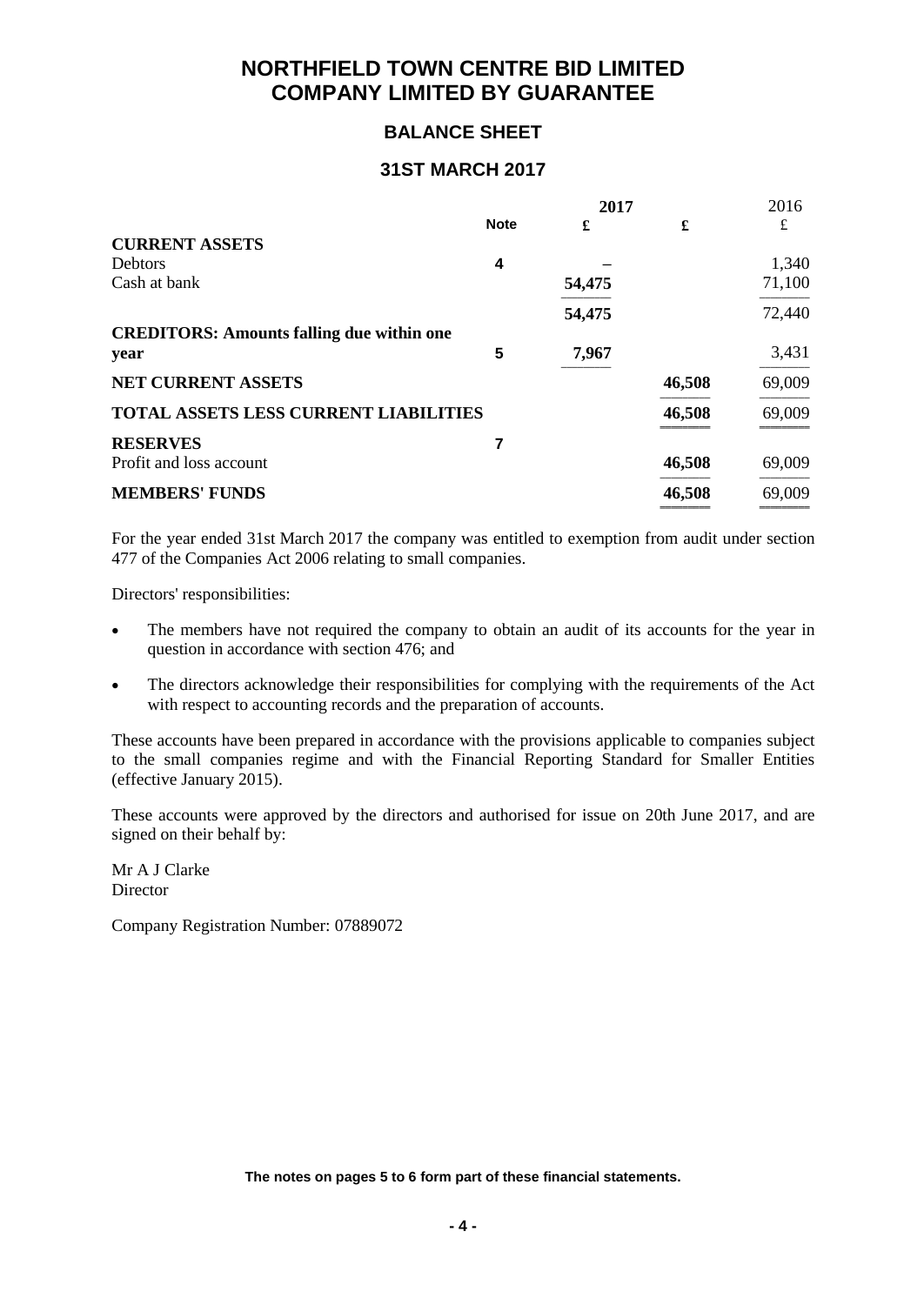### **NOTES TO THE FINANCIAL STATEMENTS**

#### **YEAR ENDED 31ST MARCH 2017**

#### **1. ACCOUNTING POLICIES**

#### **Basis of accounting**

The financial statements have been prepared under the historical cost convention, and in accordance with the Financial Reporting Standard for Smaller Entities (effective January 2015).

#### **Operating lease agreements**

Rentals applicable to operating leases where substantially all of the benefits and risks of ownership remain with the lessor are charged against profits on a straight line basis over the period of the lease.

#### **Financial instruments**

Financial liabilities and equity instruments are classified according to the substance of the contractual arrangements entered into. An equity instrument is any contract that evidences a residual interest in the assets of the entity after deducting all of its financial liabilities.

Where the contractual obligations of financial instruments (including share capital) are equivalent to a similar debt instrument, those financial instruments are classed as financial liabilities. Financial liabilities are presented as such in the balance sheet. Finance costs and gains or losses relating to financial liabilities are included in the profit and loss account. Finance costs are calculated so as to produce a constant rate of return on the outstanding liability.

Where the contractual terms of share capital do not have any terms meeting the definition of a financial liability then this is classed as an equity instrument. Dividends and distributions relating to equity instruments are debited direct to equity.

#### **2. OTHER OPERATING INCOME**

| 2017    | 2016    |
|---------|---------|
| £       |         |
| 3,971   | 6,628   |
| 129,593 | 133,562 |
| 133,564 | 140,190 |
|         |         |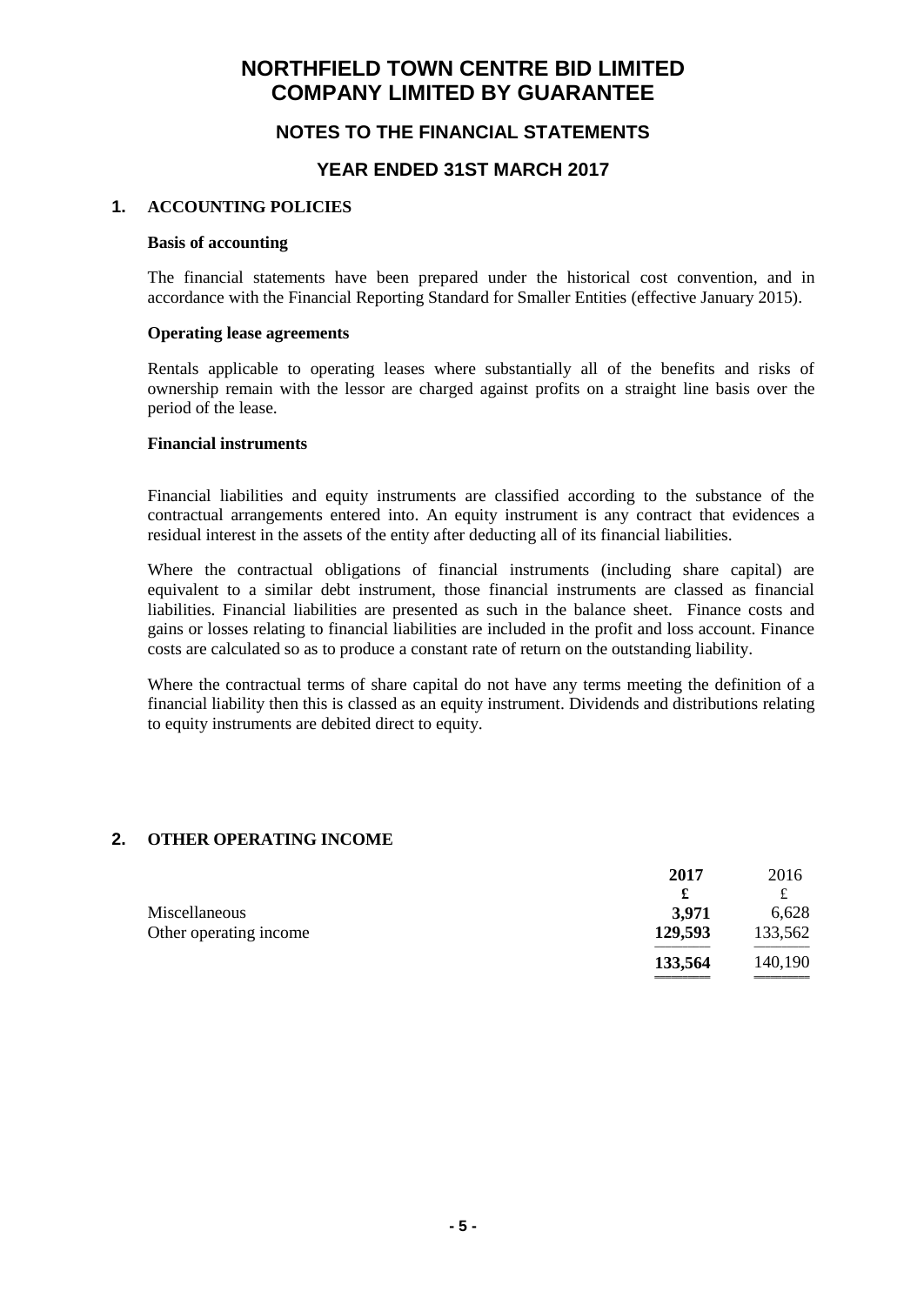### **NOTES TO THE FINANCIAL STATEMENTS**

### **YEAR ENDED 31ST MARCH 2017**

#### **3. OPERATING (LOSS)/PROFIT**

Operating (loss)/profit is stated after charging:

|    |                                                       | 2017  | 2016      |
|----|-------------------------------------------------------|-------|-----------|
|    |                                                       | £     | £         |
|    | Directors' remuneration                               |       |           |
| 4. | <b>DEBTORS</b>                                        |       |           |
|    |                                                       | 2017  | 2016      |
|    |                                                       | £     | $\pounds$ |
|    | Trade debtors                                         |       | 144       |
|    | Other debtors                                         |       | 1,196     |
|    |                                                       |       | 1,340     |
|    |                                                       |       |           |
| 5. | <b>CREDITORS: Amounts falling due within one year</b> |       |           |
|    |                                                       | 2017  | 2016      |
|    |                                                       | £     | $\pounds$ |
|    | Other taxation and social security                    | 7,167 | 2,781     |
|    | Other creditors                                       | 800   | 650       |
|    |                                                       | 7,967 | 3,431     |
|    |                                                       |       |           |

#### **6. RELATED PARTY TRANSACTIONS**

The company was under the control of the directors throughout the current period.

No transactions with related parties were undertaken such as are required to be disclosed under FRSSE.

### **7. COMPANY LIMITED BY GUARANTEE**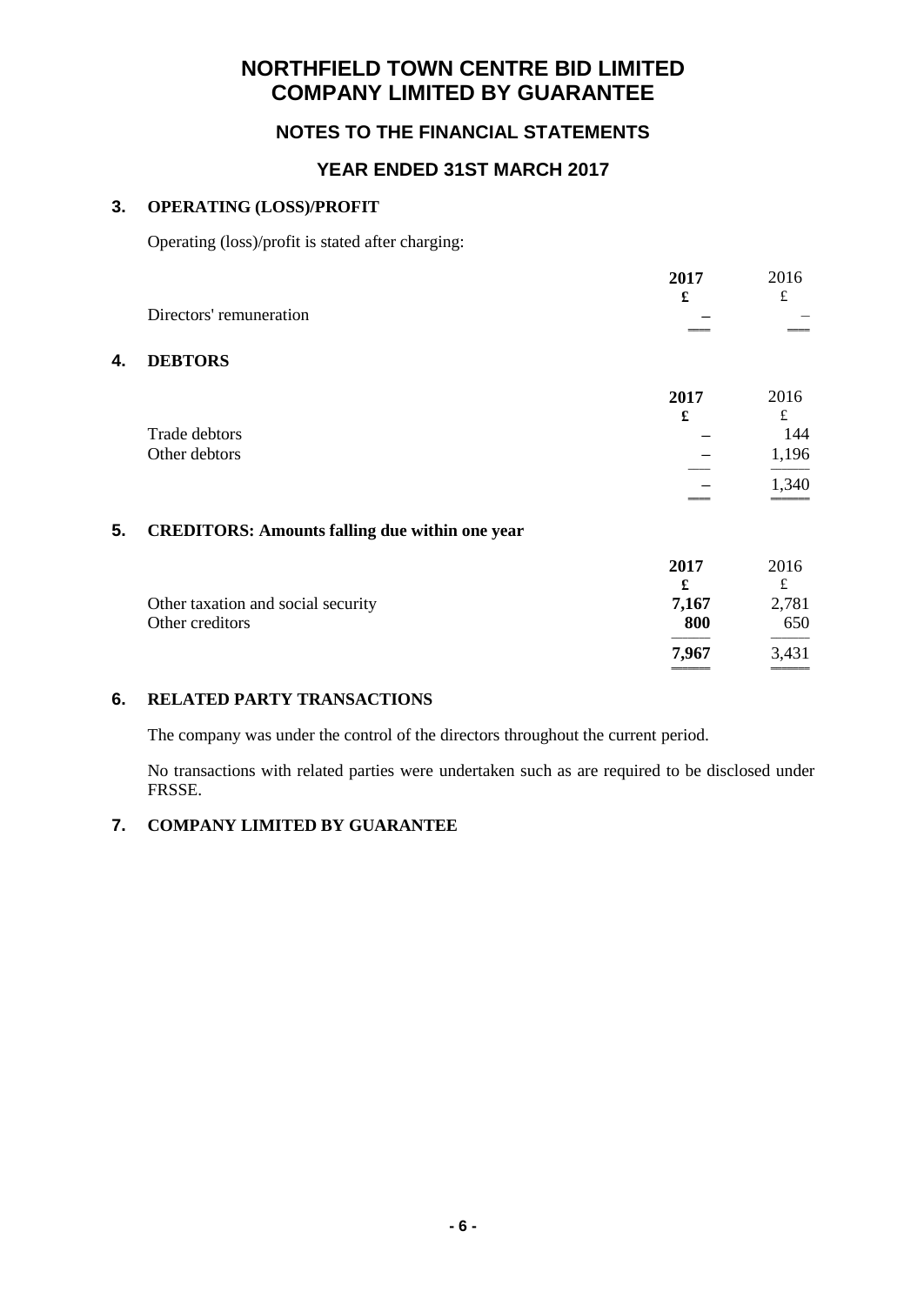**MANAGEMENT INFORMATION**

**YEAR ENDED 31ST MARCH 2017**

**The following pages do not form part of the statutory financial statements**.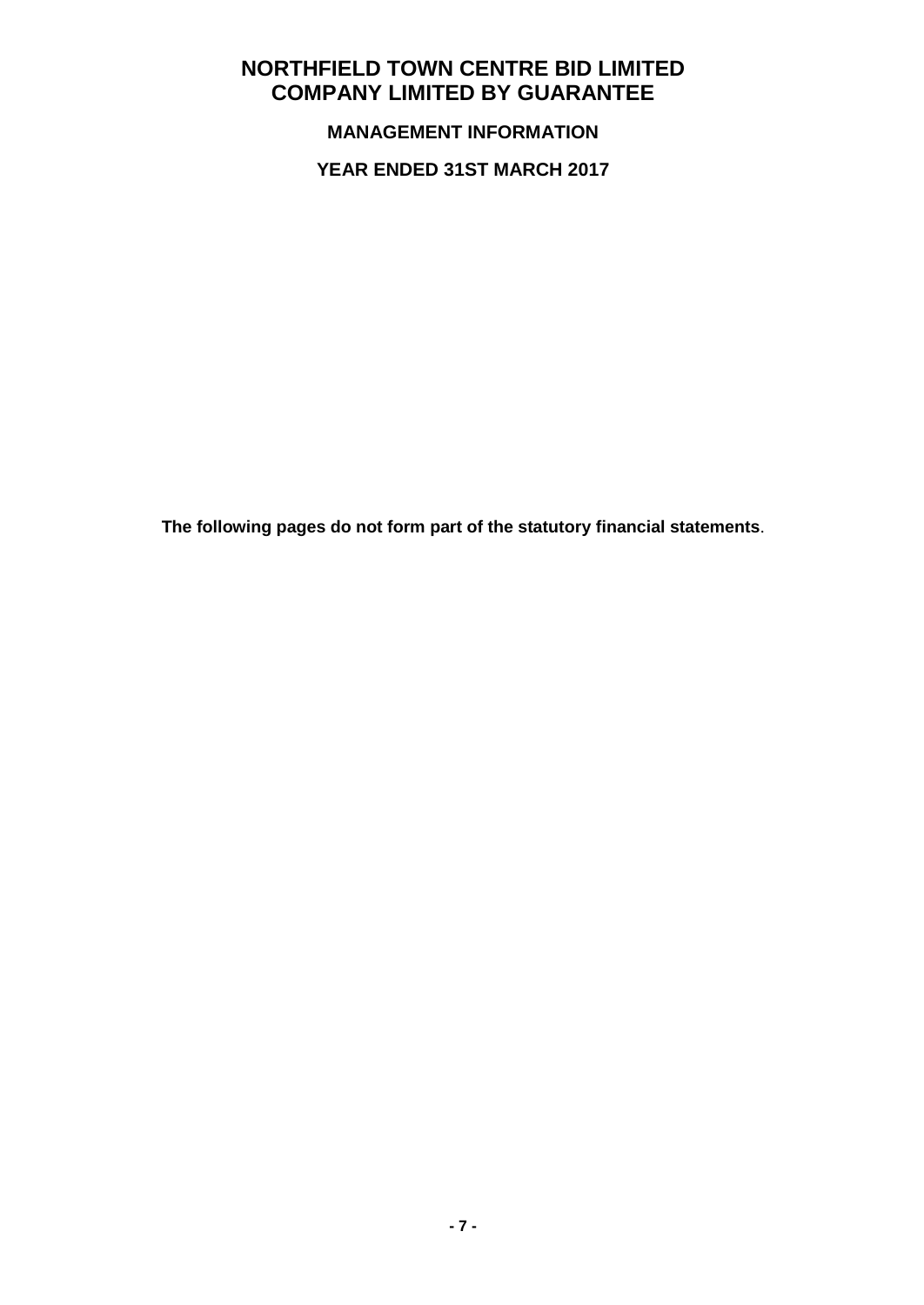# **DETAILED PROFIT AND LOSS ACCOUNT**

# **YEAR ENDED 31ST MARCH 2017**

|                                      | 2017<br>£  | 2016<br>£  |
|--------------------------------------|------------|------------|
| <b>OVERHEADS</b>                     |            |            |
| Administrative expenses              | 156,065    | 139,179    |
|                                      | (156, 065) | (139, 179) |
| <b>OTHER OPERATING INCOME</b>        |            |            |
| BID levy and grants                  | 129,593    | 133,562    |
| Miscellaneous                        | 3,971      | 6,628      |
| (LOSS)/PROFIT ON ORDINARY ACTIVITIES | (22, 501)  | 1,011      |